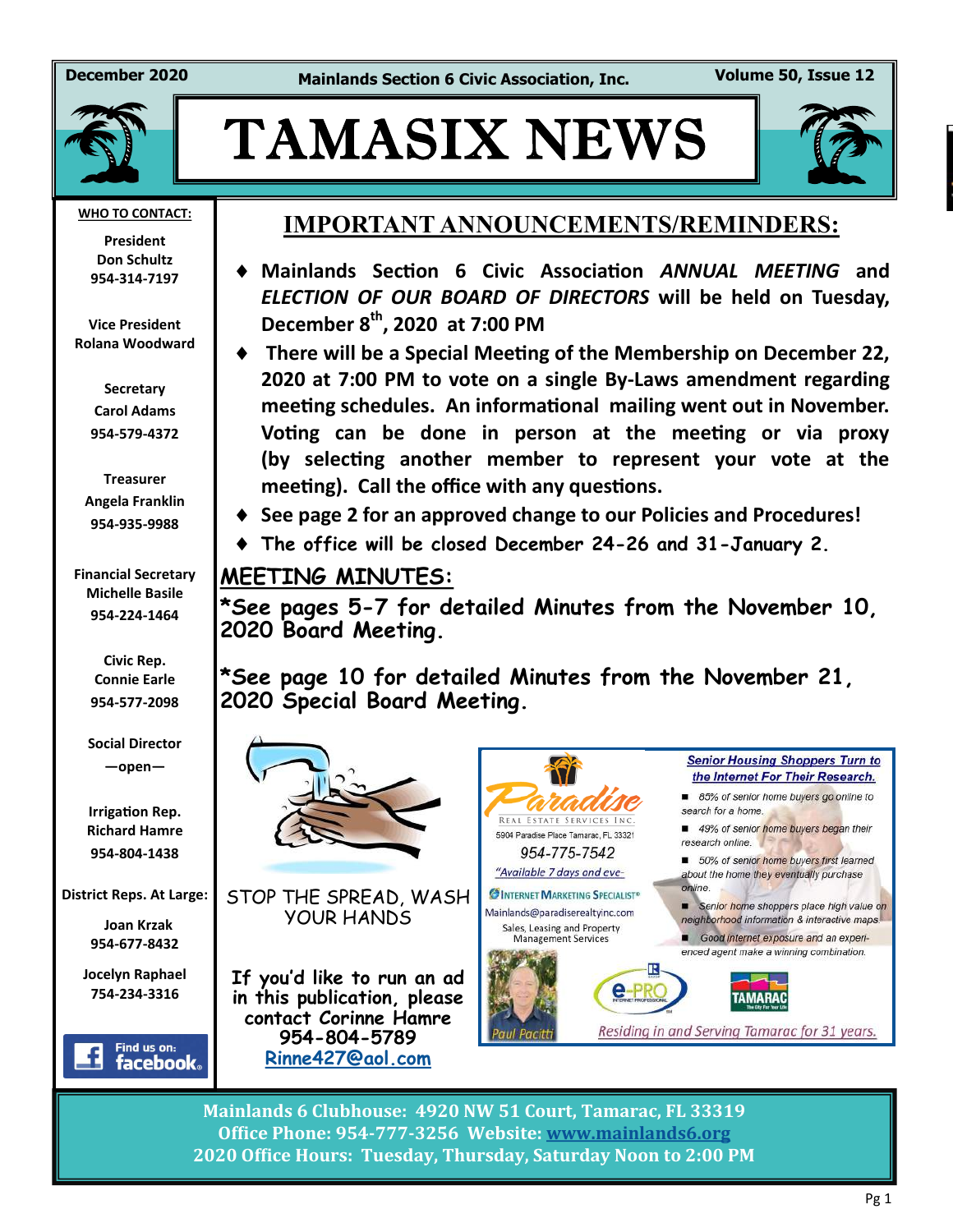## **FOR SALE \$600.00 Joerns Hospital Bed**



**Bought it new for \$3,000 three years ago. It came with a regular mattress, but I will also include the alternating pressure medical mattress. For more info, please call 954-486-0275.**

I wish to extend a special



To: Clair Deller, Luis Cabrera, Richard Hamre, Susan & Jesse Poling, Antoinette Diricco and Jacques Isabelle for assisting me in decorating the c lubhouse for the 2020 Holiday Season.  $\sim$ Carol Adams

#### **ATTENTION: POLICY CHANGE**

During the Board of Director's meeting of November 10, 2020, the following policy change was approved by the Board for implementation on December 31, 2020.

#### **Mainlands Section 6 - Policy &**

#### **Procedures Manual**

**Topic:** Elections

**Policy Number:** VOT-010

**Approval Date:** 12/04/12

**Revision Date:** 11/10/20

**Revision No.:** 1.1

Election of Board Members shall take place

at the Annual Meeting.



Election of Board Members shall be conducted by Meeting Ballot.

Election shall be awarded to the candidate, or to the "None-Of-The-Above" option, based on a simple majority of those eligible voters who choose to vote in person, or via proxy assignment.

**With the exception of the Recording Secretary, who may have been called upon to be the generic proxy-holder for an unlimited number of Association Members, no other person shall be allowed to serve as proxy-holder for more than five (5) different Association Members.**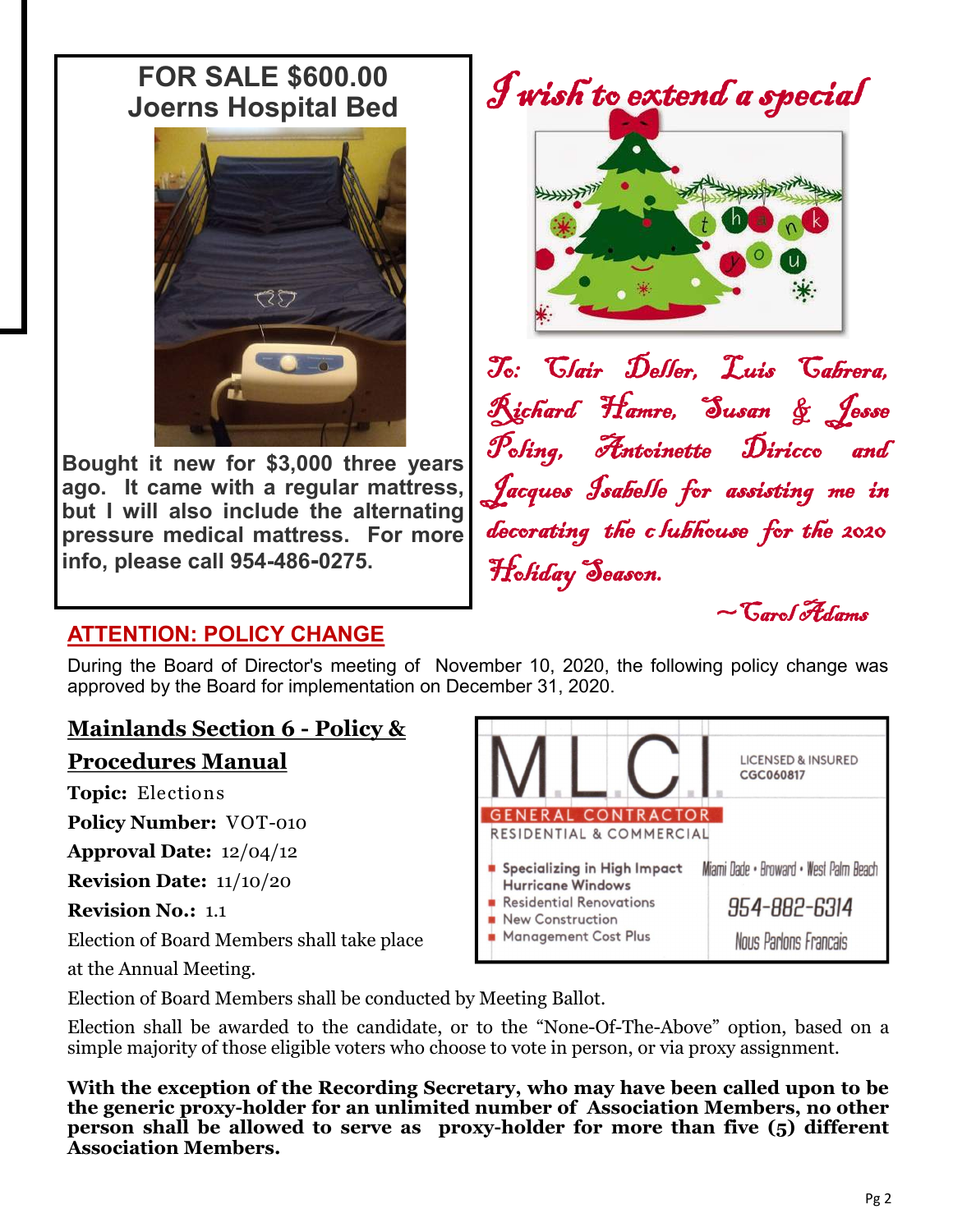## **PRESIDENT'S MESSAGE**

Dear Residents:

The the the The Cole Ob.

I hope everyone had a wonderful and safe Thanksgiving Holiday. We all are still being challenged by Covid-19 and it is not getting any better, so stay vigilant during the entire season.

We survived the flooding with a few challenges. The pool pumps were under water, so the pool company had to pull the pumps and dry them out and reinstall them, and they are now functioning properly.

For those of us who have Comcast and live on the southern side of the community, I am sure that your internet has been going on and off for weeks. We have been working with Comcast Engineering Department to fix two very big problems they have had. Everything has been fixed since November 30<sup>th</sup> and the Engineering Department is still monitoring our area. So, if you are still experiencing problems please contact them right away so they can come out and look at your equipment.

Don't forget to vote at the annual election on Tuesday, December  $8<sup>th</sup>$  at the Clubhouse, or complete and sign your Proxy and make sure you designate the person voting on your behalf. If you cannot attend and do not have a person you

want to designate as your proxy, you can designate Carol Adams, Recording Secretary as your proxy and she will vote on your behalf. Just complete the Proxy and sign your name and her name and drop off at the office, Tuesday, Thursday, and Saturday, from 12:00 noon to 2:00 p.m.

It is my sincere hope that all of you stay safe and have a healthy and happy holiday!

Stay Safe,

Don Schultz,

President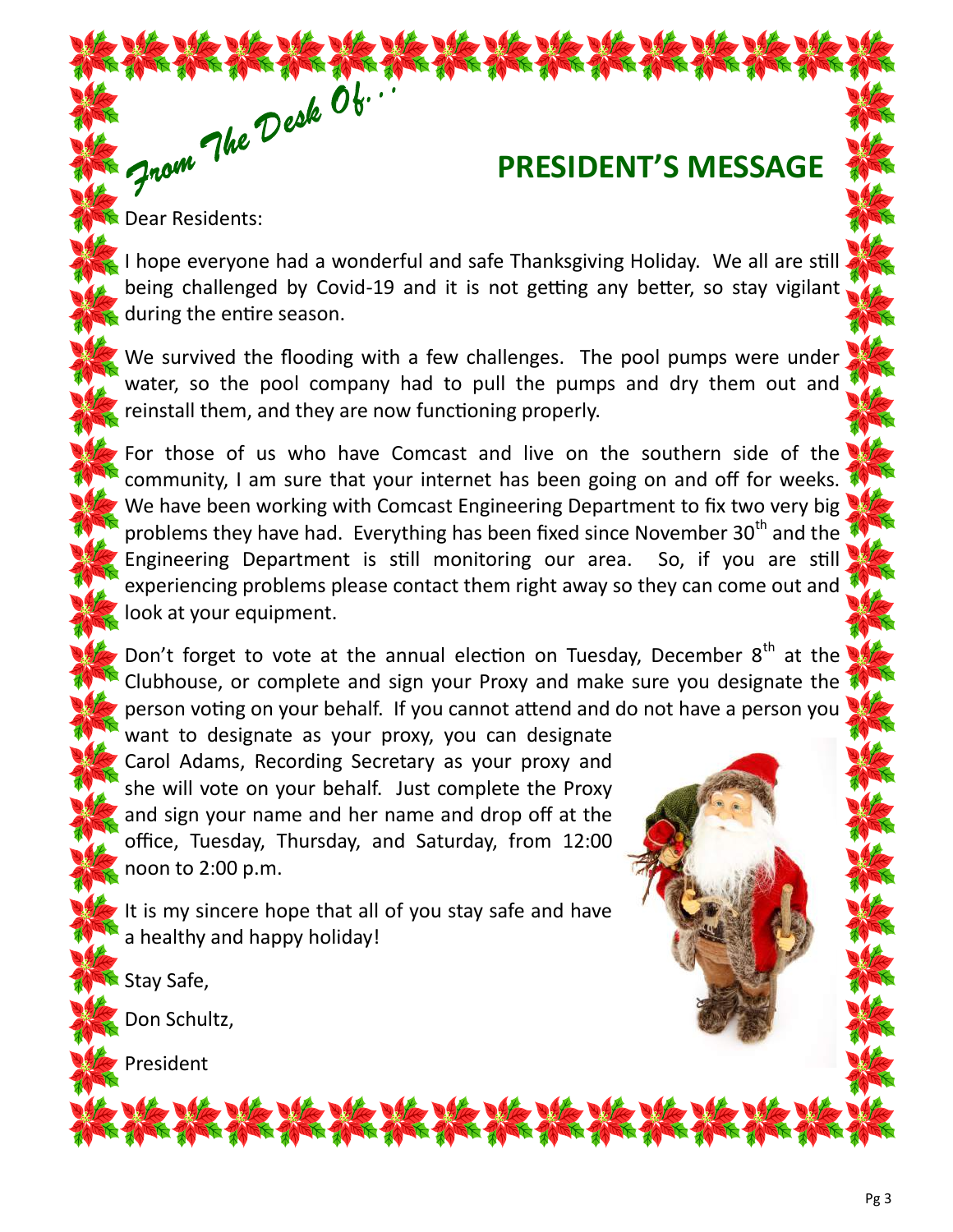#### *Mainlands 6 Quarterly Payments are due on the 1st day of each quarter.*

| <b>MAINTENANCE STUB</b>        | <b>MAINLANDS 6 MAINTENANCE FEES</b>                                                                                                                                                                                                          |  |  |  |  |  |
|--------------------------------|----------------------------------------------------------------------------------------------------------------------------------------------------------------------------------------------------------------------------------------------|--|--|--|--|--|
| <b>FIRST QUARTER</b>           | FIRST QUARTER- \$90 Due by Jan. 1, 2021 Lot:                                                                                                                                                                                                 |  |  |  |  |  |
| DUE Jan. 1, 2021 Date<br>Paid: | Block: All and the state of the state of the state of the state of the state of the state of the state of the state of the state of the state of the state of the state of the state of the state of the state of the state of<br>Date Paid: |  |  |  |  |  |
| Check #                        | <b>I</b> Owner's Name:                                                                                                                                                                                                                       |  |  |  |  |  |
| Amount: \$                     | Address:                                                                                                                                                                                                                                     |  |  |  |  |  |
|                                |                                                                                                                                                                                                                                              |  |  |  |  |  |

### *\$25 LATE FEE APPLIES IF NOT IN OUR MAILBOX BY*

## *THE 20TH OF THE MONTH.*

| <b>IRRIGATION STUB</b> | <b>MAINLANDS 6 IRRIGATION FEES</b>      |        |            |  |  |  |  |
|------------------------|-----------------------------------------|--------|------------|--|--|--|--|
| THIRD QUARTER          | FIRST QUARTER- \$24 due by Jan. 1, 2021 |        |            |  |  |  |  |
| DUE Jan. 1, 2021       |                                         |        |            |  |  |  |  |
| Date Paid:             | $\blacksquare$ Lot:                     | Block: | Date Paid: |  |  |  |  |
| Check #                | "Owner's Name:                          |        |            |  |  |  |  |
| Amount: \$             | Address:                                |        |            |  |  |  |  |
|                        |                                         |        |            |  |  |  |  |

## *\$5 LATE FEE APPLIES 1/30/2021* Don't forget your First Quarter Payment!

- Please remit your payment by check or money order, they can be placed in the mailboxes outside the clubhouse that are labeled Civic and Irrigation.
- Maintenance Fees and Irrigation Fees must be paid separately.
- If you have any questions regarding your Maintenance payment or for your Irrigation payment, please call the office and the information will be researched and someone will get back to you.

The office is open Tuesday, Thursday and Saturday from Noon to 2 PM.

The phone number is (954)777-3256.

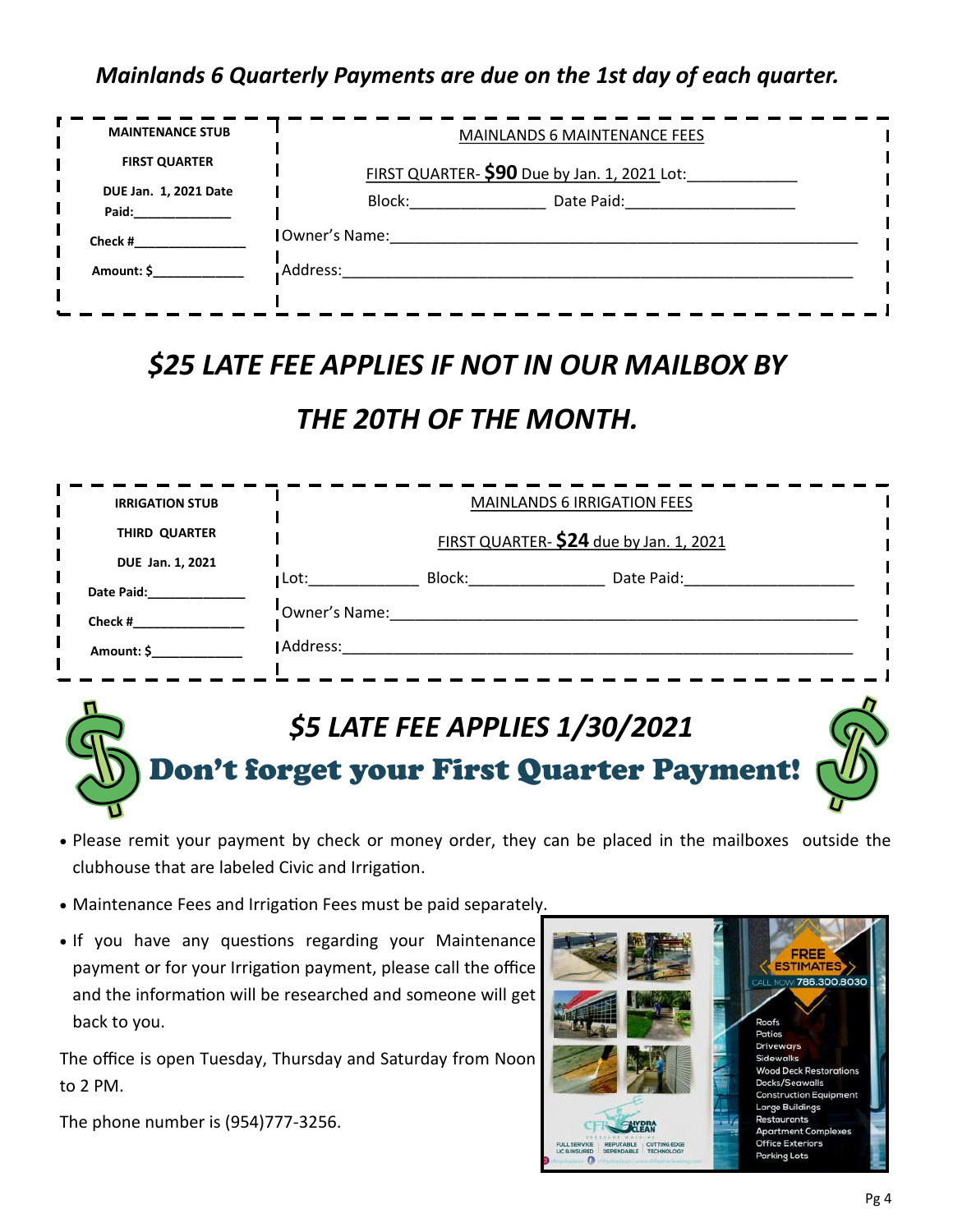#### **MAINLANDS SECTION 6 CIVIC ASSOCIATION BOARD MEETING MINUTES, NOVEMBER 10, 2020**

**The Board Members are following guidelines set forth by the State by wearing masks and sitting six feet apart. This meeting was noticed on the bulletin board outside the clubhouse.**

**CALL MEETING TO ORDER:** President Schultz called the meeting to order at 7:01 PM.

**ROLL CALL OF BOARD MEMBERS:** Present were: Don Schultz, Ro Woodward, Carol Adams, Connie Earle, Richard Hamre, Michelle Basile, Angela Franklin, Joan Krzak and Jocelyn Raphael.

**APPROVAL OF MINUTES**: A motion was made by Michelle, seconded by Connie and **UNANIMOUSLY VOTED** by the Board to approve the minutes of the October 6, 2020 meeting.

#### **FINANCIAL REPORTS:**

**TREASURERS REPORT:** Angela reported the total in our bank for October is \$732,437.36. Total liability and equity \$752,365.01 and current liability is \$236,258.70.

A motion was made by Carol, seconded by Richard and **UNANIMOUSLY VOTED** to accept Treasurer's Report as submitted.

**FINANCIAL SECRETARY'S REPORT**: Michelle reported that the total due for 4th quarter maintenance is \$26,807.87. Michelle thanked Ro and Don for sending out statements for outstanding balances. Due to these mailings, Michelle has seen an influx of payments which totaled approximately \$8,000. A motion was made by Ro, seconded by Connie and **UNANIMOUSLY VOTED** to accept the October monthly report as submitted by the Financial Secretary.

#### **BOARD MEMBER REPORTS:**

#### **President's Report:**

**Awning:** Don advised that he is awaiting a date for the awning footing installation. Once footings are in, it should take 2 or 3 days to install the awning.

**Architect:** Don advised that he will make contact with the Chair of the Renovation Committee to attend the next meeting for a clubhouse renovation update.

**Vice-President's Report:** Ro advised that the Governance Committee has been working diligently with submissions for discussion by the Board later in the meeting. Governance meetings will be reconvened in January. Also, Ro notified the Board that one of the committee members found it necessary to resign. An advertisement will be placed in the TAMASIX. **Secretary's Report:** Other than the Minutes submitted previously, Carol had nothing additional.

**Civic Representative's Report:** Connie stated Commissioner Bolton was re-elected. The Board expressed its gratitude to Commissioner Bolton for taking such good care of our District.

**Irrigation Report:** Richard advised that, due to the excessive rain, it would be a while until the sprinklers will be working again. He was not aware of any damage or problems as a result of the storm. The only other issue he has is the length of time it is taking for the irrigation checks to clear. He received a call with regard to this issue. Richard stated that he emailed Charlie asking that he check with Betty as to why it's taking so long for checks to clear. Richard has not received a response. Charlie Matteson (who was in attendance) stated that he hasn't seen an email as of yet but had sent Richard an email that came back. Richard asked that the email be resent. Charlie advised that he did talk with Betty and was informed that she had 6 or 7 checks ready to process. **Continued on Page 6...** Continued on Page 6...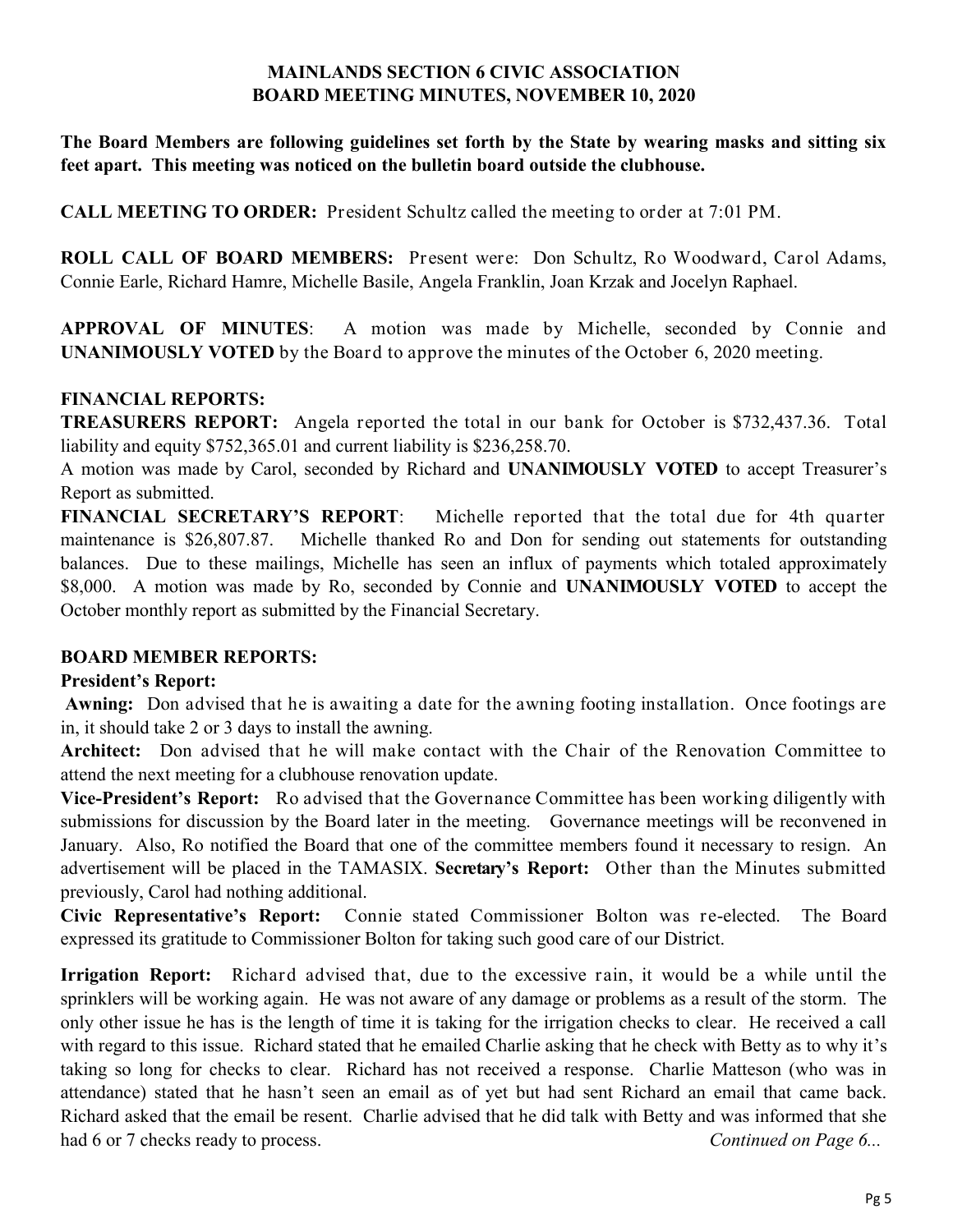#### **District Representative Reports:**

**Joan Krzak:** Joan stated she received a complaint about someone driving around the neighborhood creating a wake after the rain. Don advised it was him. He was taking photos of the flooding. Also, Joan stated that 4 residents complained that the print in the Tamasix is too small. The Minutes were reduced in font size to keep the number of pages down. Angela stated that the recent increase in size of the Minutes has increased the cost to print the Tamasix. Joan stated that she feels the Minutes are important at this time because residents are not comfortable in attending meetings. Joan made a motion to enlarge the font of the Minutes posted in the Tamasix which would increase the cost of printing. No second. Michelle suggest that only the most important information be transcribed for the Minutes. Lastly, Joan notified that cards are being send to residents who are ill and unfortunately sympathy cards have been mailed out.

**Jocelyn Raphael**: Jocelyn reported on driveway damage following the heavy rains.

#### **OLD BUSINESS:**

Board members were provided with a **By-Law Amendment Packet**, submitted by the Governance Committee, with regard to a proposed By-Law change to eliminate all Civic Meetings. A Special Membership Meeting would be conducted on the first Tuesday of each month and the Annual Meeting will still be held in December. Mailing of this Packet to all residents will provide necessary information for a membership vote. Upon motion made by Ro, seconded by Connie and **UNANIMOUSLY VOTED** by the Board it was approved that the proposed By-Law Amendment Packet, as submitted, be prepared for mailing to Mainland's 6 residents.

**Election Packet Review:** Ro provided a copy of the Election Packet to each member of the Board. This Packet includes a cover letter, list of those Board members running for Election and a General Proxy Form. This Packet will be mailed out to all Association members prior to the upcoming Election. Richard stated that at the last meeting, it was his understanding Michelle was not running for Financial Secretary. Richard stated that at the last meeting, Michelle indicated that she would be happy to chair the Nomination Committee. Unfortunately, our governing documents do not allow for any member of the Nomination Committee to run for office unless the nomination comes from the floor during the Association meeting. The only way Michelle could run would be to be nominated the night of the meeting. Richard stated he would like to know who reached out to Michelle to run for the Financial Secretary's position immediately after he submitted his interest form. Michelle stated that, along with Don, many people reached out to her. Following further discussion, Richard requested that his name be withdrawn from the Ballot for the position of Financial Secretary. The position of Financial Secretary will be left blank on the preliminary list of candidates. Should Michelle wish to run for Financial Secretary, her name would have to be brought up for nomination the night of the Election. A motion was made by Carol that the Board approve the Election Packet as submitted this evening with appropriate changes being made to the list of officers. This motion was seconded by Ro and UNAMOUSLY VOTED by the Board.

#### **NEW BUSINESS:**

**Election Committee Chair:** Don recommended that Richard Hamre be appointed as Chairman of the Election Committee. Upon motion made by Carol, seconded by Ro and UNANIMOUSLY VOTED by the Board, Richard was appointed Chairman of the Election Committee.

**Screening Committee Chair:** Don stated that under our Declaration of Restrictions, the Screening Committee Chair shall select 3 or more members to serve on the Screening Committee. Don recommended that Connie Earle serve as Chair. All screening of new residents will now be done by Connie and her appointees. This appointment will take affect as of this date. Carol made a motion to approve the appointment of Connie Earle as Screening Committee Chair, Richard seconded. **ROLL CALL VOTE:**  Angela, aye; Richard, aye; Carol, aye; Jocelyn, aye; Michelle, aye; Ro, aye; Don, aye; Connie, aye; Joan, no. Joan stated that Connie has had not experience to be on this committee. *Continued on Page 7...*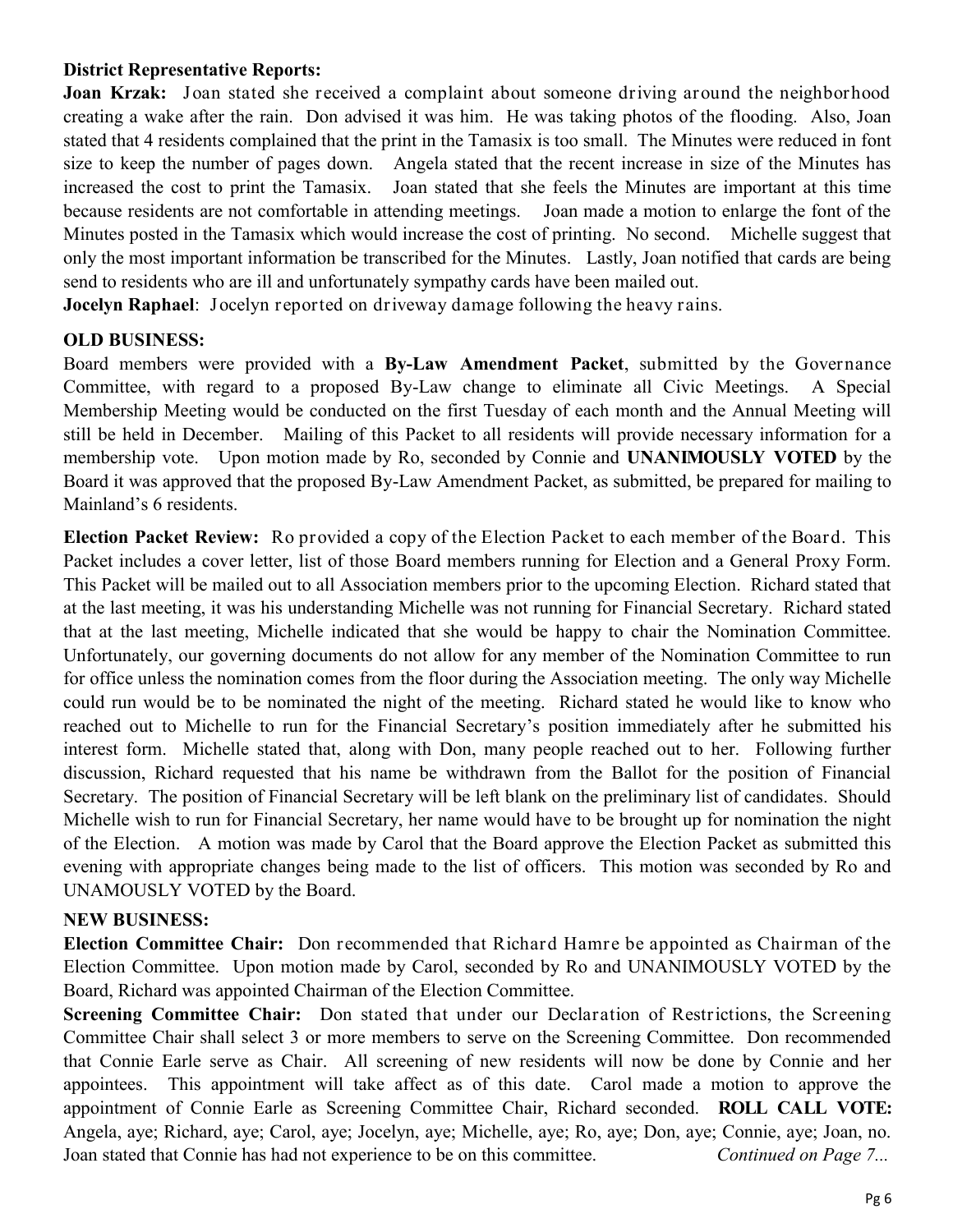**Revisions to the Residency Chapter of the Policy & Procedural Manual:** Don stated that at the November 5<sup>th</sup>, 2020 Governance Committee meeting, it was determined to request approval for our Attorney to review proposed revisions to the Residency Chapter of the Policy & Procedures Manual. Ro stated that the reason this is being submitted is to support a minimum 685 credit score and background checks be done on all applicants. This is simply a request for review by an attorney. Following a lengthy conversation, and upon motion made by Connie, seconded by Richard it was **UNANIMOUSLY VOTED** to take two topics from the Governance Committee's proposed revisions to the Policy and Procedural Manual to Kaye Bender Attorneys; the first being a credit score of 685 per person clarification; the second a maximum number of resident occupancies.

Connie requested clarification of the fifth paragraph under Residency Application.

**Revisions to the Voting Chapter of Policies & Procedures Limiting number of proxy's per individual associate member:** Richard stated that it may be unfair to allow any 1 person to carry an unlimited number of proxies' for any type of vote. The only exception would be the Board Secretary who would be able to accept any number of proxies'. Richard made a motion to approve that no other person, other than the Board Secretary, shall be allowed to serve as proxy holder for more than five different Association Members, said policy change to become effective December 31, 2020, Connie seconded and the Board **UNANIMOUSLY VOTED** in agreement.

**Late Fee Removal:** Don informed the Board he has received requests from two individuals to remove late fees on their overdue maintenance. Following explanation of the first request, a motion was made by Michelle not to waive the \$200 late fee for one individual and that she must make a payment in full by Dec. 10<sup>th</sup>, 2020. ROLL CALL VOTE: Angela, aye; Richard, no; Connie, aye; Carol, aye; Don, Aye, Ro, aye; Michelle, aye; Jocelyn, aye; Joan, aye. Richard advised that his opposing vote is due to the fact he would like wording placed in the motion that a lien would be placed on the property if not paid by Dec.  $10^{th}$ , 2020.

The second request to waive fees was received from an individual who has paid \$60 a quarter for quite some time. This person stated that he was under the impression the \$60 was the quarterly payment. His late fee totals \$100. Upon motion duly made and seconded it was UNANIMOUSLY VOTED that we wait for this gentleman's check to be received.

#### **BOARD COMMENTS:**

**Michelle, Angela and Connie** addressed the Board with regard to recent uncomfortable incidents they have experienced. Two of these incidences involving neighbors and another involving FP&L.

**Richard** updated the Board on the community's website that was attacked. Every bit of content on our website was hacked. Richard said that he is in the process of reconstructing the site from scratch. The website may not look identical but Richard will do his best to reconstruct.

**PUBLIC COMMENTS: Charlie Matteson** addressed the Board with regard to a recent Board Executive Session that was held. Mr. Matteson stated that residents of the community should be keep informed of anything that has transpired, even in a closed meeting. Don thanked Charlie for his comments.

**ADJOURNMENT:** Upon motion duly made and seconded, it was **UNANIMOUSLY VOTED** by those members in attendance, **t**o adjourn the meeting at 9:30 PM.

Respectfully submitted: Carol J. Adams Secretary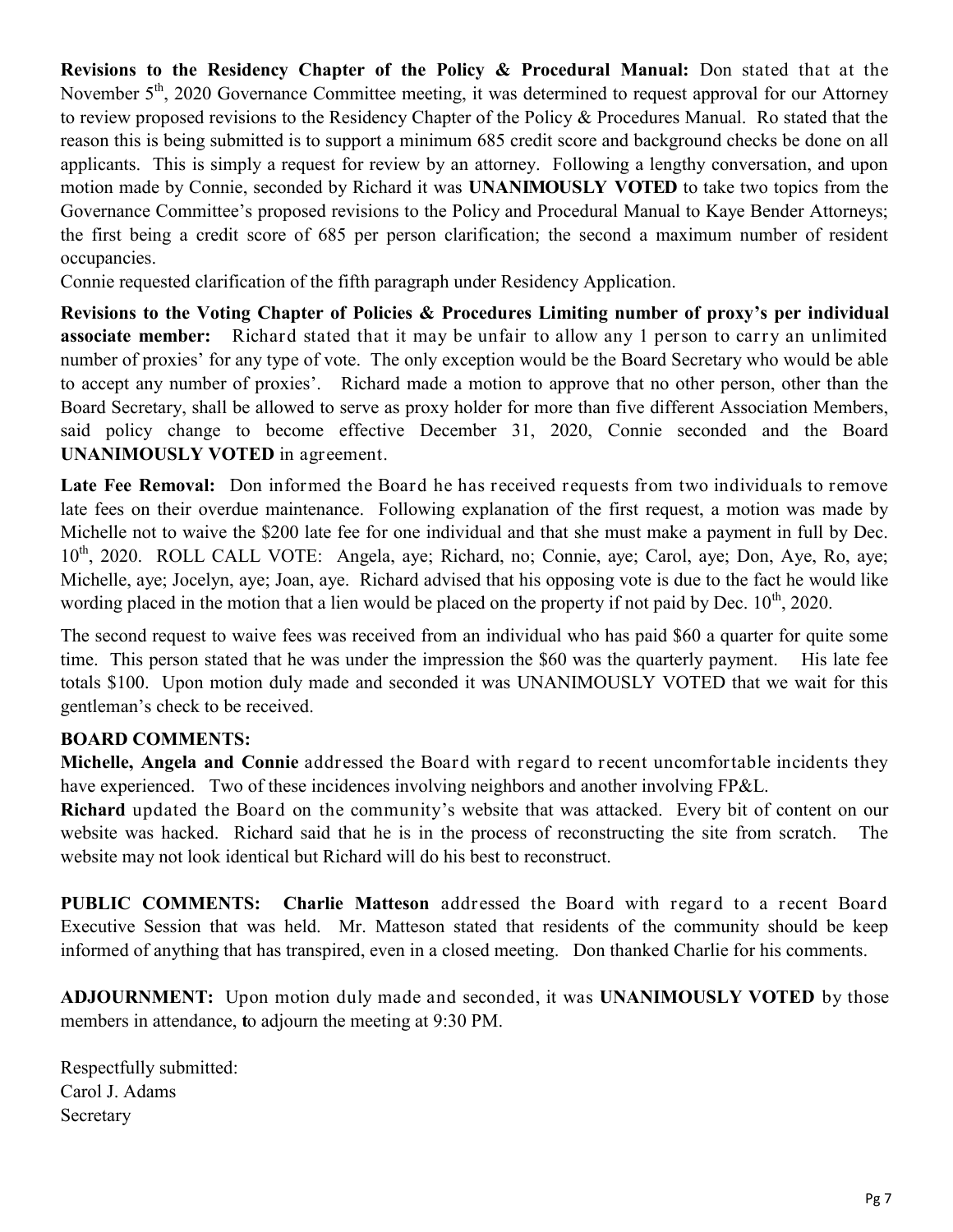## **Update- The Mainlands Section 6 Website**

Unfortunately, in early November, our Association's website was compromised by means of an unknown external attack.

What some people might know as a hack, this incident resulted in the complete erasure of our website's content.

No external persons were able to access any private data, since none is stored on the site.

Hackers attempt to exploit thousands of websites daily in hope of finding valuable data .

Our website now has automatic backup system to avoid losing our content, should such an incident occur again.

After rebuilding a good portion of the website, it was destroyed again. The fault is not with any computer nor is it the fault of our hosting service. Blame can only be with the Internet criminals who exploit websites every day.

It now appears that our website is once again secured and is now being rebuilt and restoring as much as possible of the lost content.

Please be patient as this is a work in progress. Also, please feel free to contact Richard Hamre at 954-804-1438 or [RFHamre@yahoo.com](mailto:RHamre@Mainlands6.org?subject=Mainlands%20Website) if you notice any errors.

## **KINGS AIR CONDITIONING, LLC**

- **SERVICE**
- MAINTENANCE
- INSTALLATIONS

CONTACT: 954-399-7256 954-601-6450

**\*\*FREE SERVICE CALLS** 

**TO ALL MAINLANDS 6 RESIDENTS**  LICENSED & INSURED

CAC # 1819893



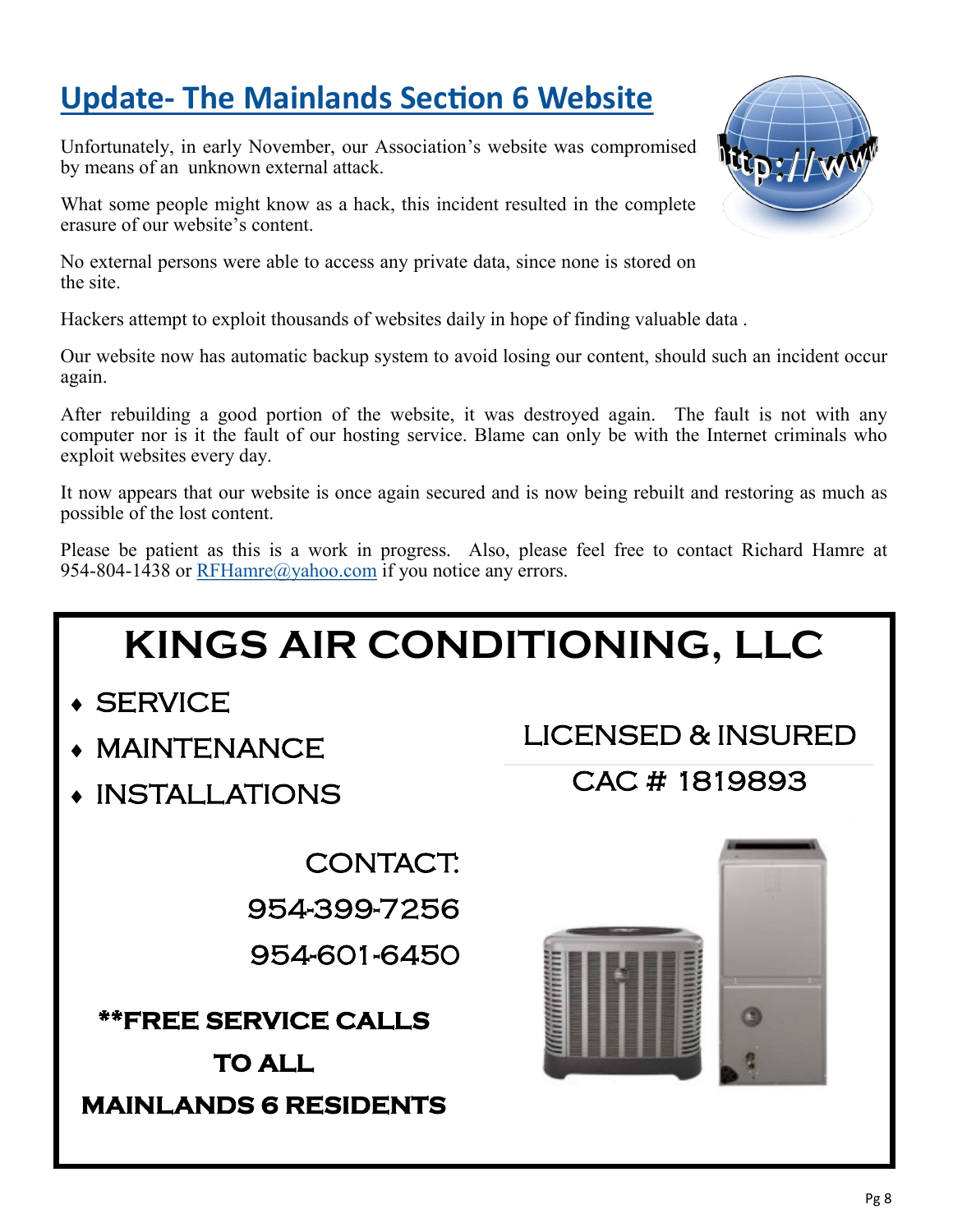## **The Compliance Committee**



- **Our Community is shaping up nicely. Most people seem to appreciate reminders about community rules pertaining to individual properties. Unfortunately, there are some homes that do not seem to comply with our governing documents. The Compliance Committee is actively addressing these issues.**
- **Please keep fruit trees trimmed; there are may overgrown fruit trees in our community.**
- **Please do not leave food out for animals– this attracts rats, which are a big problem!**
- **BSO has advised that burglars look to rob houses that have trees/bushes around windows and doors that will block visibility. Keep your greenery trimmed and help keep yourself and your home safe.**

## **IF YOU SEE SOMETHING; SAY SOMETHING!!!**

**This community is for us all; please do your part!**

**Please call Antoinette Diricco at (732) 300-4477 with questions or concerns.** 

## **IRRIGATION REPORT**

**In November, it rained an awful lot.** 

**Our grass is green. Enough said.** 

**Contact Richard Hamre with sprinkler problems.**

**954-804-1438**

**[RHamre@Mainlands6.org](mailto:RHamre@Mainlands6.org?subject=Mainlands%206%20Irrigation)**

**(Text or Email is Best)**

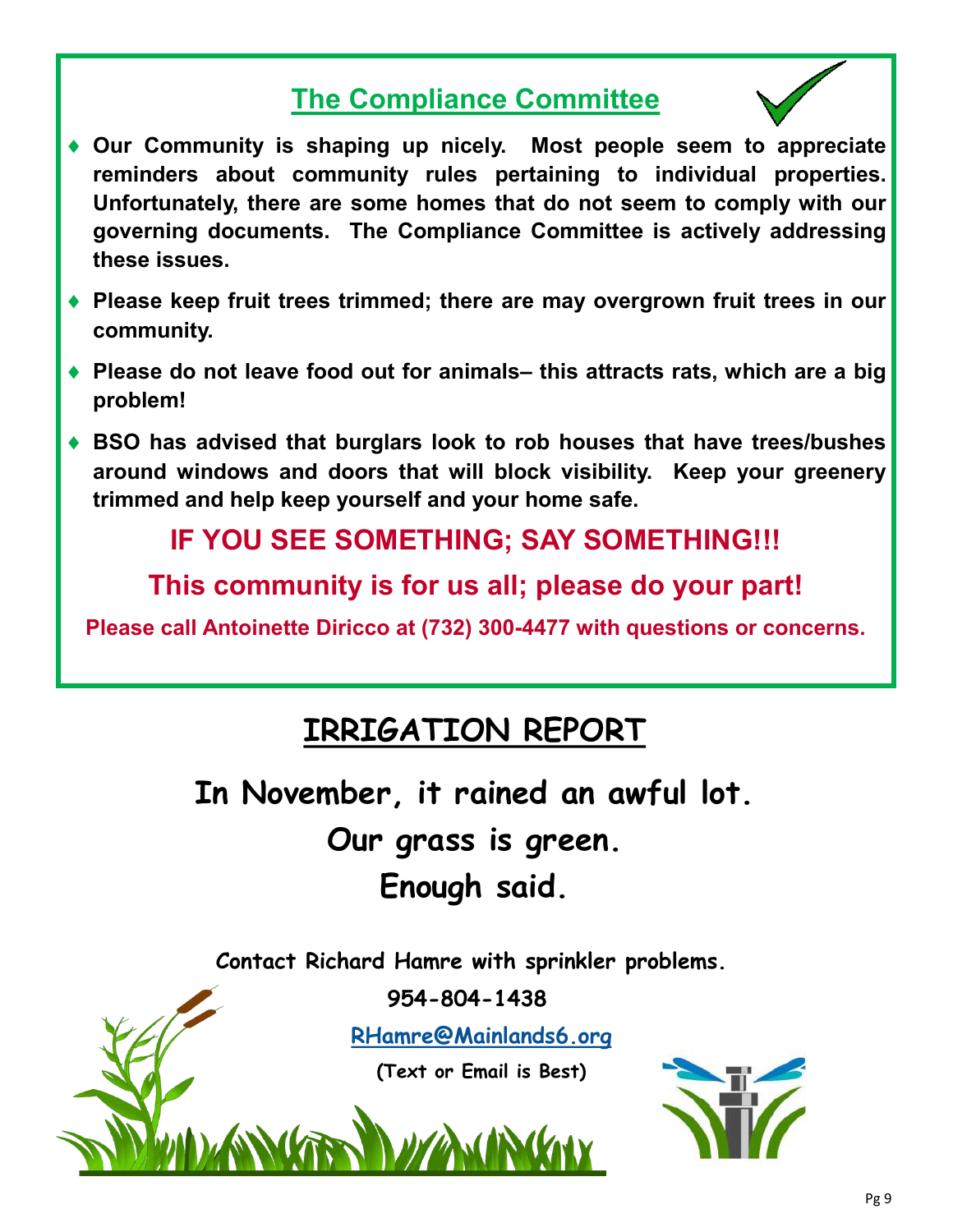#### **MAINLANDS SECTION 6 CIVIC ASSOCIATION SPECIAL BOARD MEETING MINUTES, NOVEMBER 21, 2020**

**The Board Members are following guidelines set forth by the State by wearing masks and sitting six feet apart. This meeting was noticed on the bulletin board outside the clubhouse.**

**CALL MEETING TO ORDER:** In the absence of President Schultz, Vice President Woodward called the meeting to order at 6:58 PM, seeing that all Board members were present.

**ROLL CALL OF BOARD MEMBERS:** Present were: Ro Woodward, Carol Adams, Richard Hamre, Michelle Basile, Angela Franklin, Joan Krzak and Jocelyn Raphael. Absent was: Don Schultz.

**HOLIDAY GIFT CARD GIVE-AWAY:** Ro advised that the community's earned income for both 2017 & 2018 exceeded the limit allowed for our tax-exempt status. Therefore, payments were made to the IRS. The community's tax attorney, Raymond Skelton, requested a meeting with the President, Vice-President and Treasurer for the purpose of discussing the 2019 tax return. Mr. Skelton advised that in order to prevent the IRS coming after the community again and potentially losing our not for profit status, the Board must spend money on a social activity before the end of the year.

During the meeting with Mr. Skelton, Angela suggested that the community conduct a drive-by Publix gift card give-away so as not to lose our not for profit status. After Board discussion as to how the gift card distribution should be handled, it was **UNANIMOUSLY VOTED** that residents would enter the clubhouse thru the front door, be authorized by property address, given a gift card and directed to leave thru the back door.

Richard stated it is his understanding that the IRS and our Articles of Incorporation prohibit us from using money to give out to individuals. The penalty is losing our tax-exempt status. We should contact the tax attorney and clarify inurement so as not to run the risk of permanently losing our tax-exempt status. Upon motion duly made and seconded, it was **UNANIMOUSLY VOTED** by the Board, that a Publix Gift Card Give-Away would be conducted on Sunday, December 20, 2020, from 12:00 Noon to 4:00 PM, inside the Clubhouse, contingent upon the approval and verification by Tax Attorney Raymond Skelton.

**TAMASIX ADS:** Angela brought up the fact that payment for ads running in the TAMASIX have not been received for quite some time. Consequently, ads are running for free. This will be reviewed by office staff and proper billing will be implemented.

**ADJOURNMENT:** Upon motion duly made and seconded, it was **UNANIMOUSLY VOTED** by those members in attendance, **t**o adjourn the meeting at 7:40 PM.

Respectfully submitted: Carol J. Adams, Secretary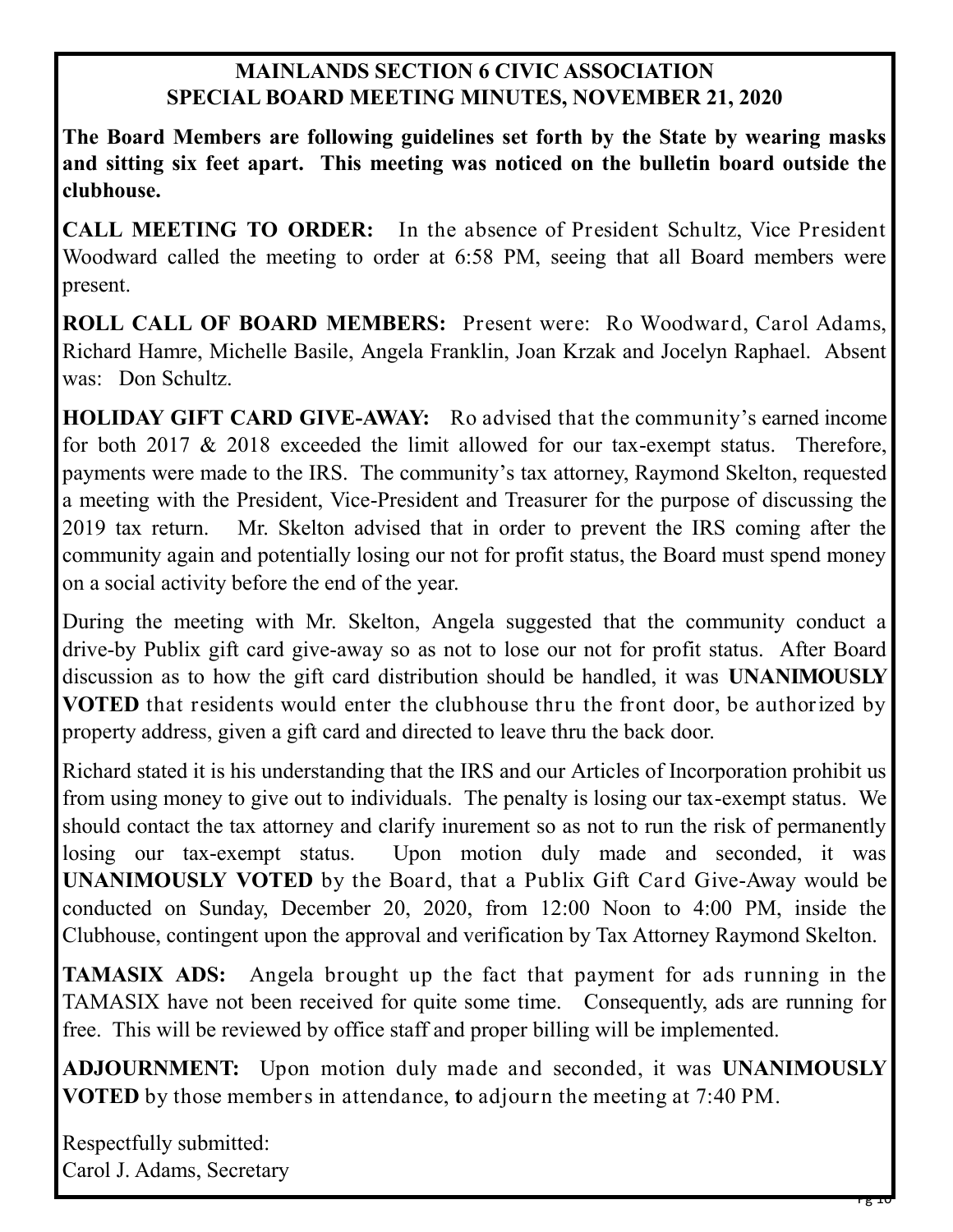*Please Welcome Our Newest Fall Neighbors to Mainlands Section 6!*



**5006 NW 50 Court – Janis Echea - L 4929 NW 55 Street – Christopher Chalich & Anne Kale - P 4809 NW 49 Road – Doris Aaron - P 4924 NW 55 Court –**

- **Miguel Rodriguez - P**
- **4940 NW 55 Court – Charles Folger - P**

**4953 NW 55 Court – Alfred & Rita Brown - P**

**THIS IS A PRIME SPOT FOR YOUR AD** 

**DON'T YOU THINK?** 

## **Mainlands 6 Friendship Report**

### **By: Joan Krzak**



- **A Sympathy Cards were sent to:**
- **Armin and DeLourdes St. Louise Family.**
- **Herbert Kelly Family**

**Get Well Cards were sent to:**

- **Connie Cluen**
- **Cerline Mc Intosh**
- **Mally Grimshaw**

**If you know any neighbor who is just having a hard time, is unwell at home, is confined in the hospital, a nursing home, or cared for by hospice, or has lost a loved one, PLEASE call me at 954-677-8432.**

**Joan Krzak, District Representative**